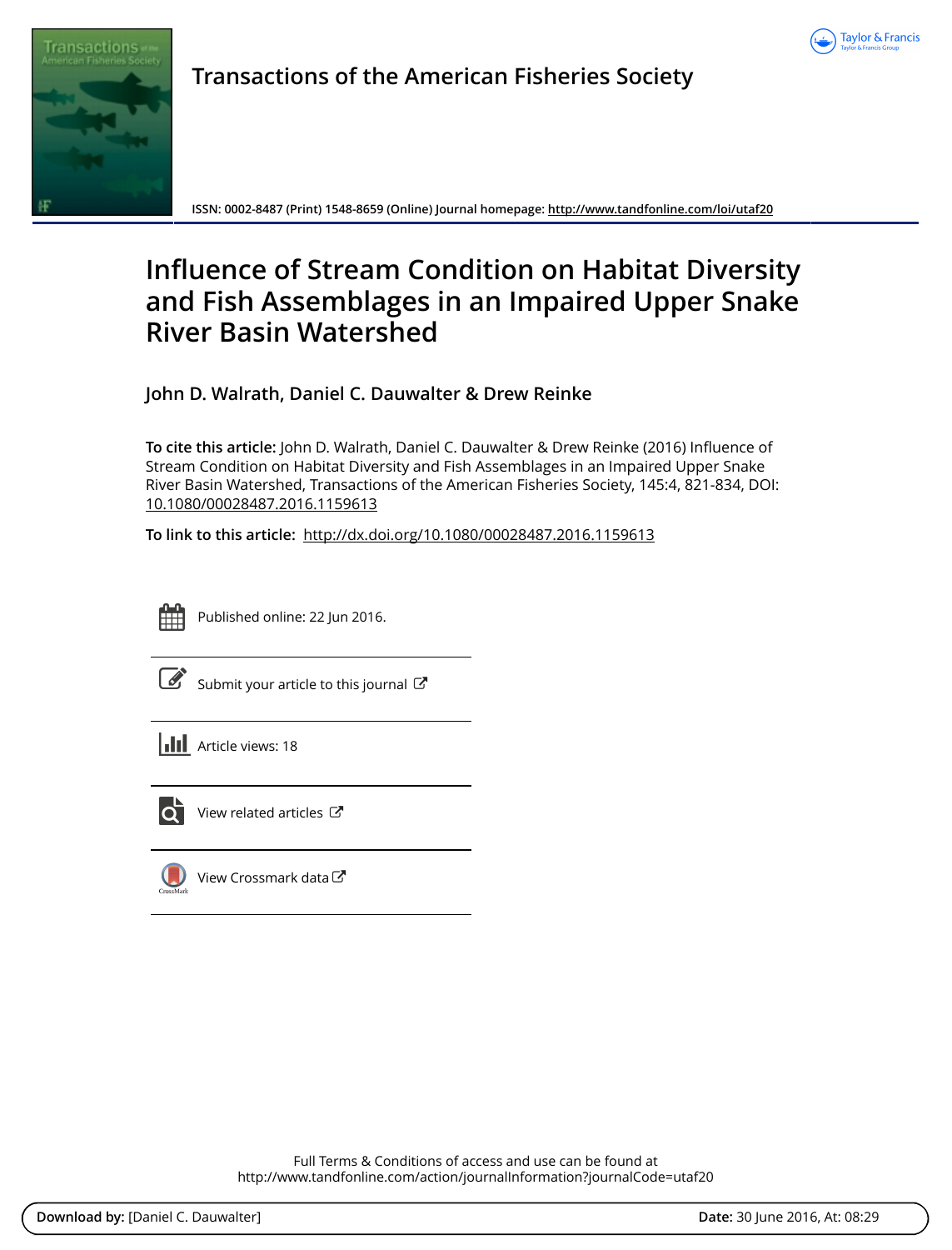### ARTICLE

# Influence of Stream Condition on Habitat Diversity and Fish Assemblages in an Impaired Upper Snake River Basin Watershed

John D. Walrath,<sup>1</sup> Daniel C. Dauwalter[,\\*](#page-1-0) and Drew Reinke<sup>2</sup>

Trout Unlimited, 910 Main Street, Suite 342, Boise, Idaho 83702, USA

#### Abstract

Habitat diversity reflects the range of available habitats used by species with different niche requirements and, therefore, influences species diversity. Land use influences stream condition, and streams in poor condition are often wide, shallow, sediment-laden channels with low instream habitat diversity. Our goal was to evaluate the effect of instream habitat diversity on fish species diversity, the effect of stream habitat condition on habitat diversity, and the effect of habitat diversity, stream condition, and other natural stream features on fish assemblage structure (proportional abundance) in an impaired upper Snake River basin watershed containing a locally diverse but regionally depauperate species pool. We sampled fishes and instream and riparian habitat at 41 sites, focusing on measures of instream habitat diversity and the following stream condition indicators: livestock trails on streambanks, streambank stability, channel width-to-depth ratio, percent fine substrates, and woody riparian vegetation. Multiple regression revealed that fish species diversity was positively associated with all four components of habitat diversity, that is, diversity in substrate, cover, water depth, and water velocity ( $P < 0.09$ , adjusted  $R<sup>2</sup> = 0.642$ ). All four components of habitat diversity increased with stream size, and each component was negatively but weakly associated with at least one stream condition indicator ( $P < 0.10$ , adjusted  $R^2 = 0.23$  to 0.61). Fish assemblage structure was influenced primarily by natural stream features (gradient, temperature) and secondarily by stream condition indicators and streamflow diversity. Our results connect fish species diversity increases in larger streams with concomitant increases in four dimensions of instream habitat diversity. The findings show how stream condition reflecting land uses, such as riparian over-grazing, can negatively impact habitat diversity within that stream-size continuum, thus emphasizing the role land management plays in maintaining fish species diversity.

Structural diversity of habitat, often called habitat heterogeneity or complexity, has been associated with the diversity of many taxonomic groups. This habitat diversity–species diversity relationship is due to increased physical space, refuge, resource availability, and, consequently, niche availability to organisms with varying niche requirements (MacArthur and MacArthur [1961;](#page-13-0) Tews et al. [2004](#page-14-0); St. Pierre and Kovalenko [2014](#page-14-1)). In streams, fish species diversity increases with habitat volume (Schlosser [1982;](#page-14-2) Angermeier and Schlosser [1989](#page-12-0)). Sheldon [\(1968](#page-14-3)) hypothesized the positive association between fish diversity and water depth in a New York stream was due to increased habitat volume, which facilitated vertical niche partitioning by different species. Gorman and Karr [\(1978](#page-13-1)) found that the diversity in stream habitat positively influenced fish species diversity across both temperate and tropical streams. Their data showed that the relative contribution of diversity in stream substrates, water velocities, and depths to fish species diversity varied between their two study streams, and they argued that each component of habitat diversity varied in importance to

<span id="page-1-0"></span><sup>\*</sup>Corresponding author: ddauwalter@tu.org

Present address: Wyoming Game and Fish Department, 351 Astle Avenue, Green River, Wyoming 82935, USA.

<sup>&</sup>lt;sup>2</sup> Present address: Door County Land Trust, Post Office Box 65, Sturgeon Bay, Wisconsin 54235, USA.

Received November 6, 2015; accepted February 20, 2016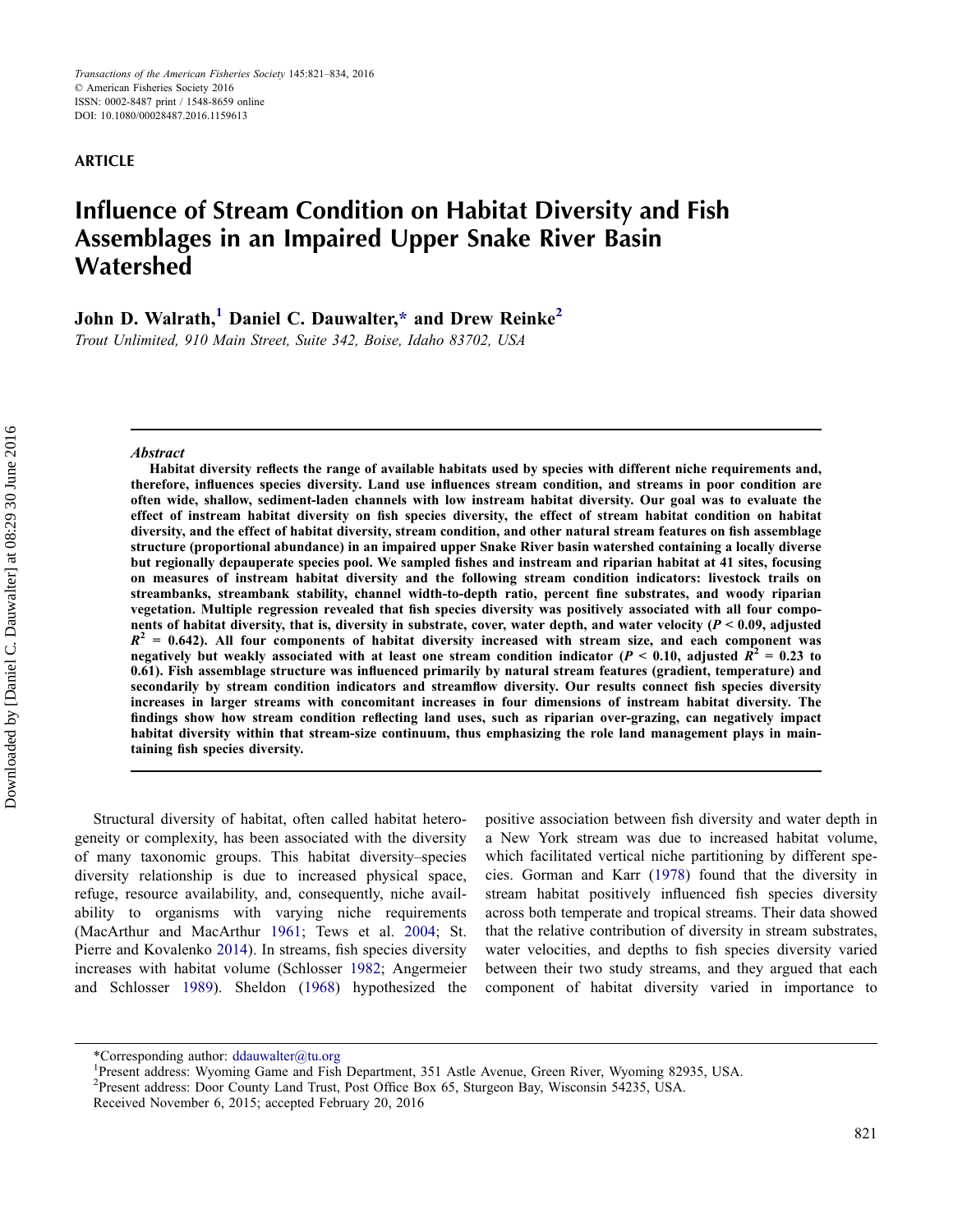different fish guilds. Subsequent studies have continued to document fish diversity associations with habitat diversity in streams (Schlosser [1982;](#page-14-2) Smith and Mather [2013](#page-14-4)).

Streams degraded from anthropogenic activities can often have low instream habitat diversity in addition to other symptoms (Gorman and Karr [1978;](#page-13-1) Lepori et al. [2005](#page-13-2); Laub et al. [2012](#page-13-3)). Watershed land use influences instream habitat through connections within the aquatic system at multiple spatial scales (Frissell et al. [1986\)](#page-13-4), and many studies have linked watershed and riparian land use to changes in stream habitat (Roth et al. [1996](#page-14-5); Nerbonne and Vondracek [2001\)](#page-14-6). Urban watersheds have impervious surfaces and development that encroaches into stream corridors that result in altered flow regimes and riparian vegetation. Urban watersheds, therefore, often have streams with incised channels, eroding stream banks, uniform bed morphologies, and small but sparse wood (Booth et al. [2016](#page-13-5)). Likewise, agricultural streams often have less riparian vegetation, more streambank erosion, higher levels of fines sediments, and increased nutrients (Vondracek et al. [2005](#page-14-7)). In the western United States, watersheds with higher levels of use (grazing, logging, mining, and roads) can have more unstable stream banks with fewer undercuts and shallower pools with more fine sediments embedded in pool tails (Kershner et al. [2004](#page-13-6)).

Domestic livestock grazing, primarily from cattle, is pervasive in the western United States and has had a large impact on native ecosystem health, including stream health (Fleischner [1994;](#page-13-7) Poff et al. [2011\)](#page-14-8). Grazing impacts to streams result when cattle congregate in riparian areas for easy access to water, lush vegetation, and flatter terrain (Kauffman and Krueger [1984](#page-13-8)). Intense riparian grazing often alters the community composition of riparian vegetation with a reduction in grasses, forbs, sedges, and woody vegetation (Fleischner [1994;](#page-13-7) Beschta et al. [2013;](#page-13-9) Batchelor et al. [2015](#page-12-1)). Changes in riparian vegetation are negatively correlated with terrestrial invertebrate inputs that are an important prey source for fish (Saunders and Fausch [2009\)](#page-14-9). Loss of riparian vegetation and stream shading leads to higher stream temperatures that can exceed fish thermal tolerances (Li et al. [1994\)](#page-13-10). Reduction in woody vegetation (e.g., willows, alder, aspen) and streambank trampling cause streambank instability and erosion that, in turn, lead to wider, shallower, and warmer streams with higher concentrations of fine sediments, nutrients, and bacteria (Kauffman and Krueger [1984](#page-13-8); Stuber [1985](#page-14-10); Armour et al. [1991;](#page-12-2) Agouridis et al. [2005\)](#page-12-3).

Many studies have shown negative associations between anthropogenic land use and fish occurrence and abundance (Wenger et al. [2008](#page-14-11); Dauwalter et al. [2011](#page-13-11)) and fish assemblage richness, diversity, and integrity (Wang et al. [1997](#page-14-12); Dauwalter and Jackson [2004;](#page-13-12) Perkin et al. [2016\)](#page-14-13). The loss of biological diversity due to stream alteration and degradation from land uses is often attributed to the concomitant reduction in habitat diversity (Stuber [1985](#page-14-10); Armour et al.

[1991\)](#page-12-2). Despite this common attribution, the link between indicators of stream condition and habitat diversity is rarely quantified (but see Gorman and Karr [1978;](#page-13-1) Schlosser [1982](#page-14-2); Laub et al. [2012\)](#page-13-3) despite habitat diversity (or complexity) often being the goal of stream restoration (Palmer et al. [2010;](#page-14-14) Laub et al. [2012\)](#page-13-3).

We evaluated how different elements of instream habitat diversity influenced fish diversity and how stream habitat condition was related to different elements of habitat diversity in the Goose Creek watershed. Goose Creek is a tributary to the Snake River near the Idaho–Nevada–Utah border that has been affected by multiple land uses, but livestock grazing is the predominant use. Specifically, our objectives were to (1) determine how four dimensions of habitat diversity (cover, substrate, velocity, and depth) influence fish species diversity, (2) determine how woody riparian vegetation, stream channel dimensions, streambank conditions, and fine sediments—all indicators of stream condition reflecting land use and used to monitor grazing impacts—are associated with the four dimensions of habitat diversity, and (3) determine how instream habitat diversity and other instream and riparian habitat features, including stream condition indicators, influence fish assemblage structure (proportional abundance of species).

Our study provides insight into how stream condition influences instream habitat diversity and shows how all four elements of instream habitat diversity are associated with fish species diversity in small streams in the Columbia River drainage that are characterized by low fish species richness compared with other regions of the United States (e.g., southeastern USA: Abell et al. [2008\)](#page-12-4).

#### **METHODS**

Study area.—Goose Creek originates in southern Idaho on the Sawtooth National Forest at around 2,200-m elevation, and then flows into Nevada, Utah, and then back into Idaho and into Lower Goose Creek (Oakley) Reservoir (1,450-m elevation). Goose Creek below the reservoir is diverted entirely for irrigation purposes and never reaches the Snake River. The Goose Creek basin is a matrix of sage Artemisia tridentata steppe and pine–aspen–juniper forest; higher elevations contain forests of pine Pinus spp., Douglas-fir Pseudotsuga spp., and aspen Populus tremuloides, whereas lower elevations contain pinyon pine Pinus monophylla, juniper Juniperus spp., and mountain mahogany Cercocarpus ledifolius. Riparian areas are comprised of willows Salix spp., alders Alnus spp., cottonwoods Populus spp., and sedges Cyperaceae. Average annual precipitation is 18 cm, and streamflow patterns are dominated by snowmelt runoff. Goose Creek is one of the most fish-species-rich subbasins in the Snake River basin above Hells Canyon, in which 14 fish species have been documented ([Table 1](#page-3-0); Meyer et al. [2013\)](#page-13-13).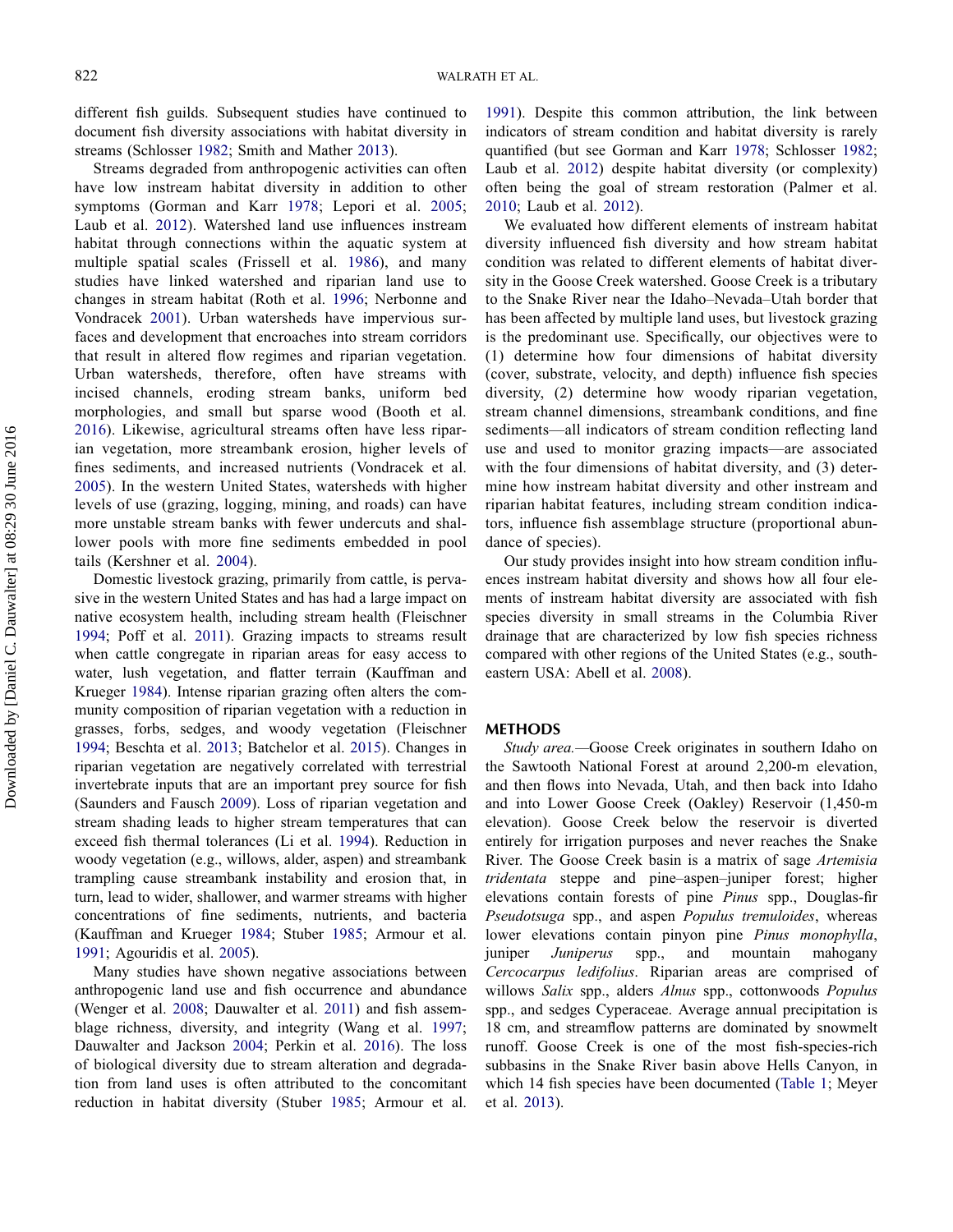<span id="page-3-0"></span>TABLE 1. Fishes documented in the Goose Creek watershed (Meyer et al. [2006,](#page-13-14) [2013;](#page-13-13) Blakney [2012;](#page-13-17) Wallace and Zaroban [2013](#page-14-16)) and their prevalence (percent occurrence) and relative abundance from all 34 (of 41) sites with fish present (3,948 individuals in total) sampled from 2013 to 2015. Species codes are in parentheses. An asterisk indicates nonnative species.

| Fish species                                                    | Prevalence $(\% )$ | Relative abundance $(\%)$ |
|-----------------------------------------------------------------|--------------------|---------------------------|
| Speckled Dace <i>Rhinichthys osculus</i> (SPD)                  | 53.7               | 35.7                      |
| Paiute Sculpin Cottus beldingii (PSC)                           | 46.3               | 14.9                      |
| Brook Trout Salvelinus fontinalis (BKT)*                        | 36.6               | 9.2                       |
| Rainbow Trout Oncorhynchus mykiss (RBT)*                        | 34.1               | 3.7                       |
| Longnose Dace Rhinichthys cataractae (LND)                      | 31.7               | 8.4                       |
| Bluehead Sucker Catostomus discobolus (BHS) <sup>a</sup>        | 31.7               | 6.6                       |
| Redside Shiner Richardsonius balteatus (RSS)                    | 24.4               | 17.4                      |
| Northern Leatherside Chub Lepidomeda copei (NLC)                | 22.0               | 1.7                       |
| Yellowstone Cutthroat Trout Oncorhynchus clarkii bouvieri (CUT) | 17.1               | 2.1                       |
| Utah Sucker Catostomus ardens (UTS)                             | 7.3                | 0.18                      |
| Yellow Perch Perca flavescens (YPC)*                            | 2.4                | 0.05                      |
| Mottled Sculpin Cottus bairdii (MSC)                            | 2.4                | 0.03                      |
| Mountain Sucker Catostomus platyrhynchus (MTS)                  | Not collected      |                           |
| Utah Chub <i>Gila atraria</i> (UTC)                             | Not collected      |                           |

<sup>a</sup> Proposed reclassification as *Pantosteus virescens* (Unmack et al. [2014](#page-14-17)).

The Goose Creek subbasin was included on the Idaho priority list of impaired water (303(d)), and in 2004 a total maximum daily load (TMDL) for pollutants was developed and approved for listed impairments (IDEQ 2010); portions of the subbasin in Nevada have been or are currently on that state's list of impaired waters (NDEP 2014). Most major tributaries to Goose Creek are impaired; the major impairments are bacteria (fecal coliform and Escherichia coli), dissolved oxygen, total phosphorous, sediment and suspended solids, and temperature. Two tributaries and a portion of the main stem do not meet beneficial-use designations, and road and trail decommissioning, road management, livestock exclusion, fence repair, riparian management, and streambank protections are listed as TMDL implementation actions (IDEQ 2010). Cattle production is the predominant land use in the region (IDFG 2005), and long-term grazing is cited as having impacted Yellowstone Cutthroat Trout populations in the drainage (IDFG 2007). Lands adjacent to the Goose Creek main stem are used for surface-irrigated hay pasture and winter grazing.

Fish sampling.—We conducted fish and habitat surveys at 41 sites in the Goose Creek watershed [\(Figure 1\)](#page-4-0). Our sites were selected based on the stratified-random design used by Meyer et al. ([2006\)](#page-13-14) for Goose Creek, while adding additional sites selected to increase spatial coverage to represent the range of stream conditions (including grazing impacts) in the watershed and increase sample size given access constraints to private land. Each site was sampled one time from July 15 to October 6 during low-flow periods from 2013 to 2015 (number of samples in July  $= 10$ , August  $= 19$ , September  $= 7$ , October  $= 5$ ). Sites ranged in wetted width from 0.4 to 6.2 m, and contributing watersheds ranged in size from 1.7 to

1,480 km<sup>2</sup> . At each site, a stream reach was typically 100 m thalweg length (range, 47–165 m), similar to Meyer et al. [\(2006\)](#page-13-14), and was isolated using block nets with 6.35 mm bar mesh; nets were not used where impassable beaver Castor canadensis dams coincided with upstream reach boundaries. Fish were sampled by means of single-pass electrofishing using a Smith-Root LR-24 backpack electrofisher with one or two netters at 37 sites. Main-stem Goose Creek sites wider than 5.4 m wetted width  $(n = 4)$  were sampled with two LR-24 backpack electrofishers and four netters. Electrofishing was done using pulsed DC (40 Hz) and 200–450 V. All fish were identified to species and counted.

Instream and riparian habitat associations.—After completing electrofishing surveys, we assessed instream habitat, streambank condition, and riparian vegetation using transect-based sampling. At each site, one transect was established every 10 m along the reach beginning at the downstream reach boundary. Transects were placed across the stream channel at bankfull height, which was identified using the following indicators: height of depositional surfaces, perennial vegetation, topographic breaks, bank substrates, undercut banks, and water stain lines (Harrelson et al. [1994;](#page-13-15) Burton et al. [2011](#page-13-16)). Channel depth, water depth, water velocity, stream substrate, and cover were measured at 10 equidistant points along each transect (Platts et al. [1983](#page-14-15)). We measured velocities at 0.6× water depth using a Hach FH950 velocity meter (Hach Company, Loveland, Colorado). Stream substratum at each point was classified according to the modified Wentworth scale, whereby particles are classified as bedrock, silt–clay  $(< 0.064$  mm diameter on b-axis), sand  $(0.064-2$  mm), gravel (2–15 mm), pebble (15–64 mm), cobble (64–256 mm), or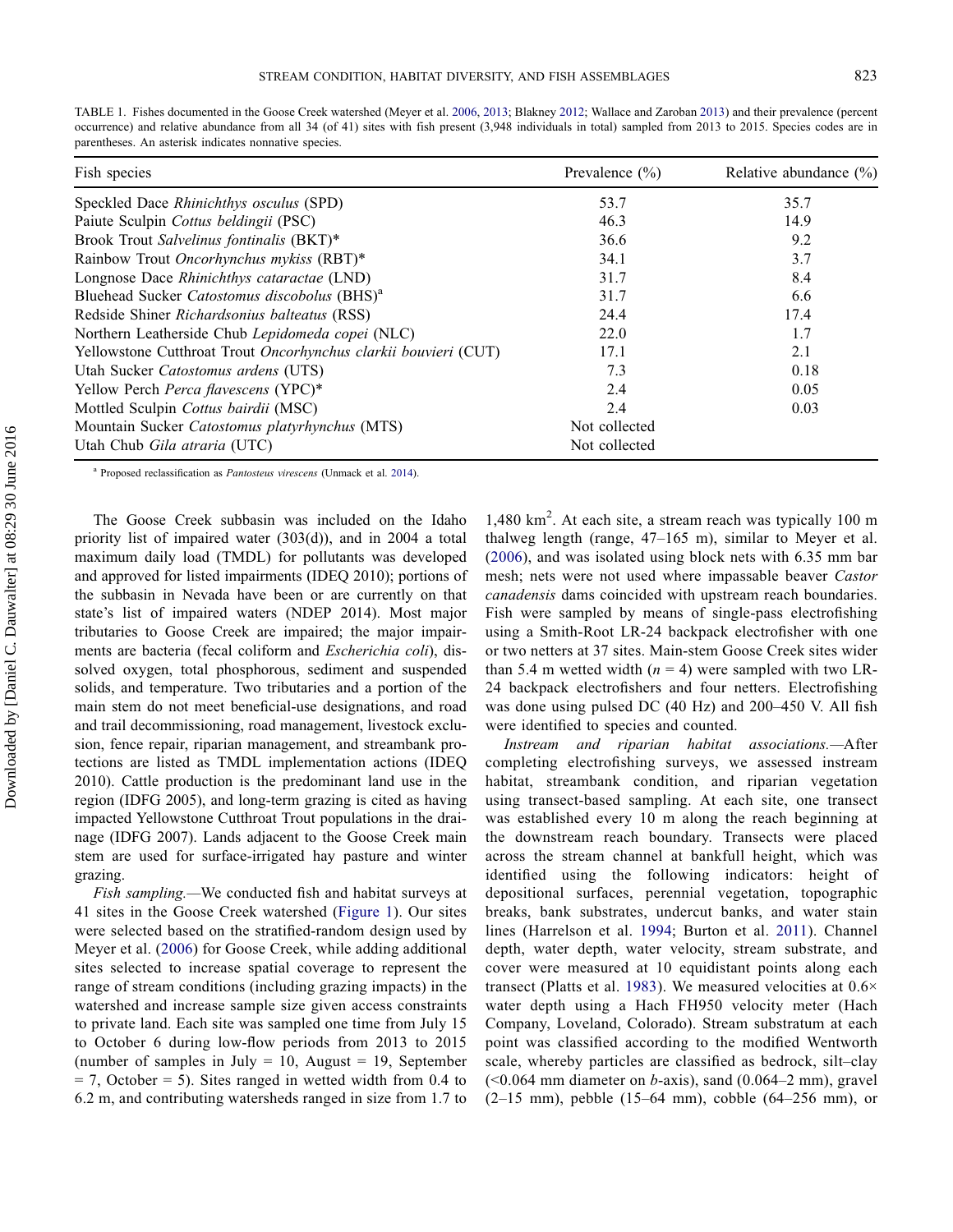

<span id="page-4-0"></span>FIGURE 1. Locations of fish and habitat sample sites  $(n = 41)$  in the Goose Creek watershed, Idaho–Utah–Nevada, 2013 to 2015.

boulder (>256 mm) (Cummins [1962\)](#page-13-18). Cover was classified as boulder, large wood (>10 cm diameter, >4 m in length), small wood, aquatic vegetation (macrophytes), overhanging bank vegetation, undercut bank (>10 cm depth), or absent. The surface water elevation difference between upstream and downstream reach boundaries was measured using a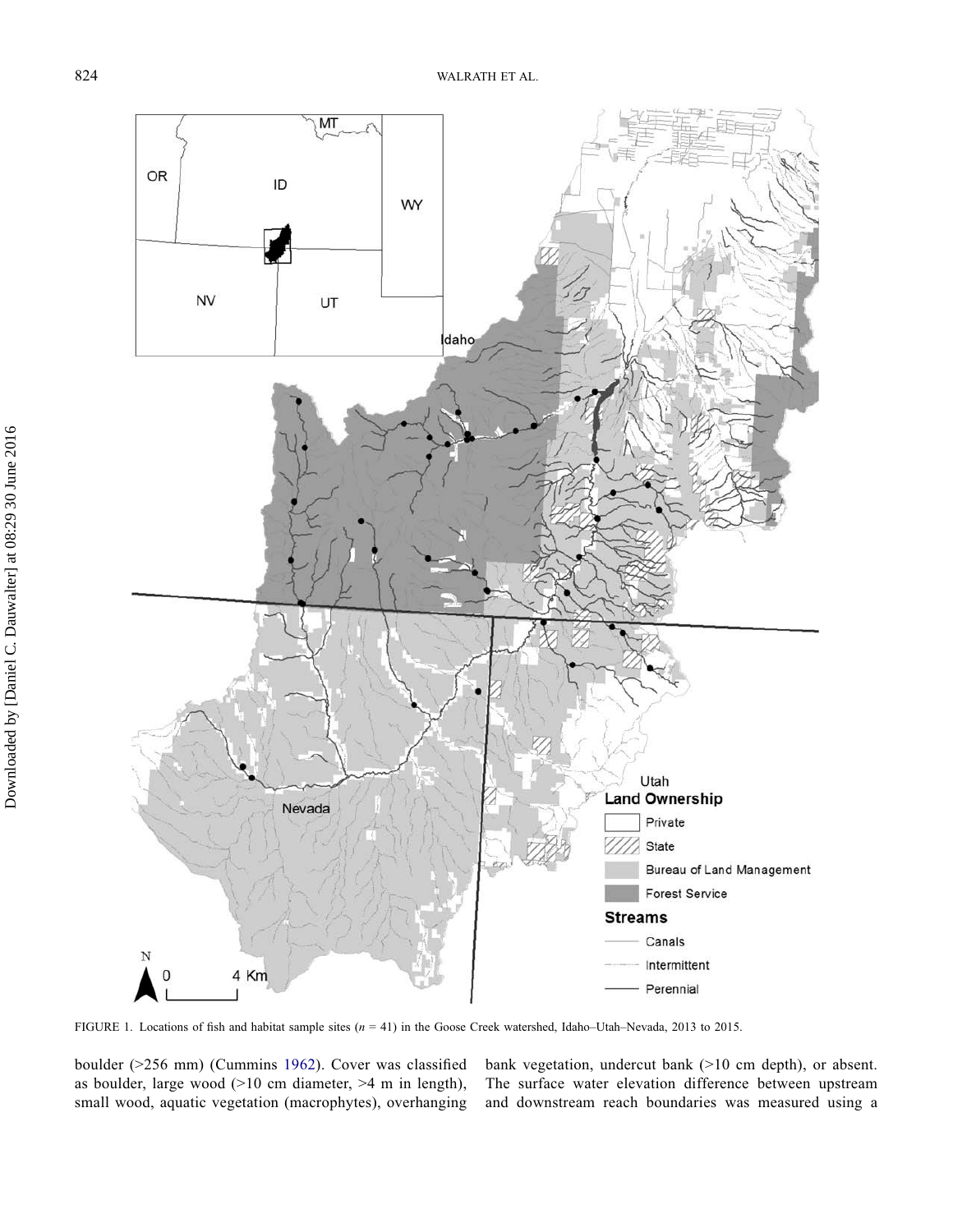survey level and stadia rod, and stream slope was computed as the elevation difference divided by the thalweg length (expressed as a percentage). Residual pool depth was calculated as maximum pool depth minus water depth at the downstream riffle crest for all pools identified using the classification of Hawkins et al. ([1993](#page-13-19)). Woody vegetation height was classified above each transect endpoint at bankfull as 0.0–0.5 m, 0.5–1.0 m, 1.0–2.0 m, 2.0–4.0 m, 4.0–8.0 m, and >8.0 m (Burton et al. [2011\)](#page-13-16), and we computed percent woody vegetation as the percentage of transect endpoints with woody vegetation greater than 1 m in height. Streambank stability was classified at each transect endpoint between the water's edge and bankfull height as fracture, slump, slough, eroding, or absent (Burton et al. [2011](#page-13-16)). Streambank alteration was defined as the presence of cattle trails within 5 m of transect endpoints and expressed as the percentage of transect endpoints with cattle trails present. Mean August stream temperature was measured using thermographs (TidbiT version2, Onset Computer Corporation, Bourne, Massachusetts) that recorded temperatures once each hour ( $n = 34$  in the Goose Creek watershed). Temperatures at sites without a thermograph were determined using data from the nearest one or two thermographs and distance interpolation or an elevation correction.

We evaluated associations among instream and riparian habitat variables using a principal components analysis (PCA). The PCA was fitted using the correlation matrix. A scree plot (PCA axis versus percent variance explained) was used to determine the number of interpretable PCA axes.

Fish species diversity and habitat diversity.—We evaluated how fish species diversity was associated with four dimensions of instream habitat diversity using multiple linear regression and data from sites where at least one fish species was present (*n* = 34). Fish species diversity  $(H_{spp}')$  was computed using the Shannon–Wiener index:

$$
H_{spp}' = -\sum_{i=1}^{S} p_i \cdot \log_e p_i \tag{1}
$$

where  $p_i$  is the proportion of the total catch at a site comprised of species  $i$ , and  $S$  is species richness (i.e., total number of species) at a site (Legendre and Legendre [2012\)](#page-13-20). Likewise, we computed four dimensions of habitat diversity. Cover diversity and substrate diversity were also computed using the Shannon–Wiener index  $(H')$ , except that  $p_i$  represented the proportion of all cover (excluding the "absent" category) or substrates as type i. Diversity of water velocity and water depth was computed as the SD of water velocity (m/s) and SD of water depth (m), respectively.

Multiple linear regression was used to evaluate the effect of cover diversity  $(H_c)$ , substrate diversity  $(H_s)$ , SD of velocity (m/s), and SD of depth (m) on fish species diversity. Each habitat diversity element was a separate variable in the model, and we evaluated significance of each variable at  $\alpha$  = 0.10 (instead of the more traditional  $\alpha = 0.05$ ) because we were more interested in detection of associations that were real (statistical power: power =  $1 - \beta$ , where  $\beta$  is the type II error rate) along with their strength (i.e., effect size) versus safeguarding against interpreting an association as real when in fact it was not (i.e., type I error rate,  $\alpha$ , false positive) (Yoccoz [1991](#page-14-18)). We also used a commonality analysis (a.k.a., element analysis) to partition the variance in species diversity explained by the four dimensions of habitat diversity. Commonality analysis partitions variance in the response variable (species diversity) that is both unique to each explanatory variable as well as common to (or shared with) other explanatory variables, the latter of which cannot be discerned from standardized parameter estimates from multiple linear regression (Nimon et al. [2008\)](#page-14-19). The analysis was done using the yhat package (Nimon et al. [2013\)](#page-14-20) in Program R (R Core Team [2015](#page-14-21)).

Habitat diversity and stream condition indicators.—We evaluated the effect of riparian and instream habitat condition on habitat diversity by using multiple linear regression. Five measures of stream condition indicators that reflect impacts to streamside vegetation and streambanks were evaluated: streambank condition (percent bank sloughing and/ or slumping), streambank alteration (percent cattle trails), percent woody riparian vegetation (woody vegetation > 1 m in height), percent fine substrates (sand, silt, and/or clay), and channel width-to-depth ratio (channel width divided by mean channel depth) (Eaglin and Hubert [1993;](#page-13-21) Kershner et al. [2004](#page-13-6); Burton et al. [2011;](#page-13-16) Swanson et al. [2015\)](#page-14-22). These five stream condition indicators were used as covariates in multiple linear regressions with each of the four dimensions of habitat diversity as response variables: cover diversity  $(H_c)$ , substrate diversity  $(H_s)$ , SD of water velocity (m/s), and SD of water depth (m). We included residual pool depth (m) as a covariate for stream size in each of the multiple regressions, as we expected the SDs in water velocity and depth to increase in larger streams and wanted to account for this expected variation. Significance of each habitat diversity dimension was evaluated at  $\alpha = 0.10$ . Models were refit with only significant terms to estimate parameters and variance explained (adjusted  $R^2$ ).

Fish assemblage structure.—We evaluated the effect of riparian and instream habitat, including the four dimensions of habitat diversity, on fish assemblage structure (i.e., relative [proportional] abundance of species) using a constrained correspondence analysis (CCA). The CCA is a direct gradient (constrained) ordination technique that uses a unimodal model to relate environmental variables assemblage structure (ter Braak and Verdonschot [1995](#page-14-23); Legendre and Legendre [2012\)](#page-13-20). The species matrix used in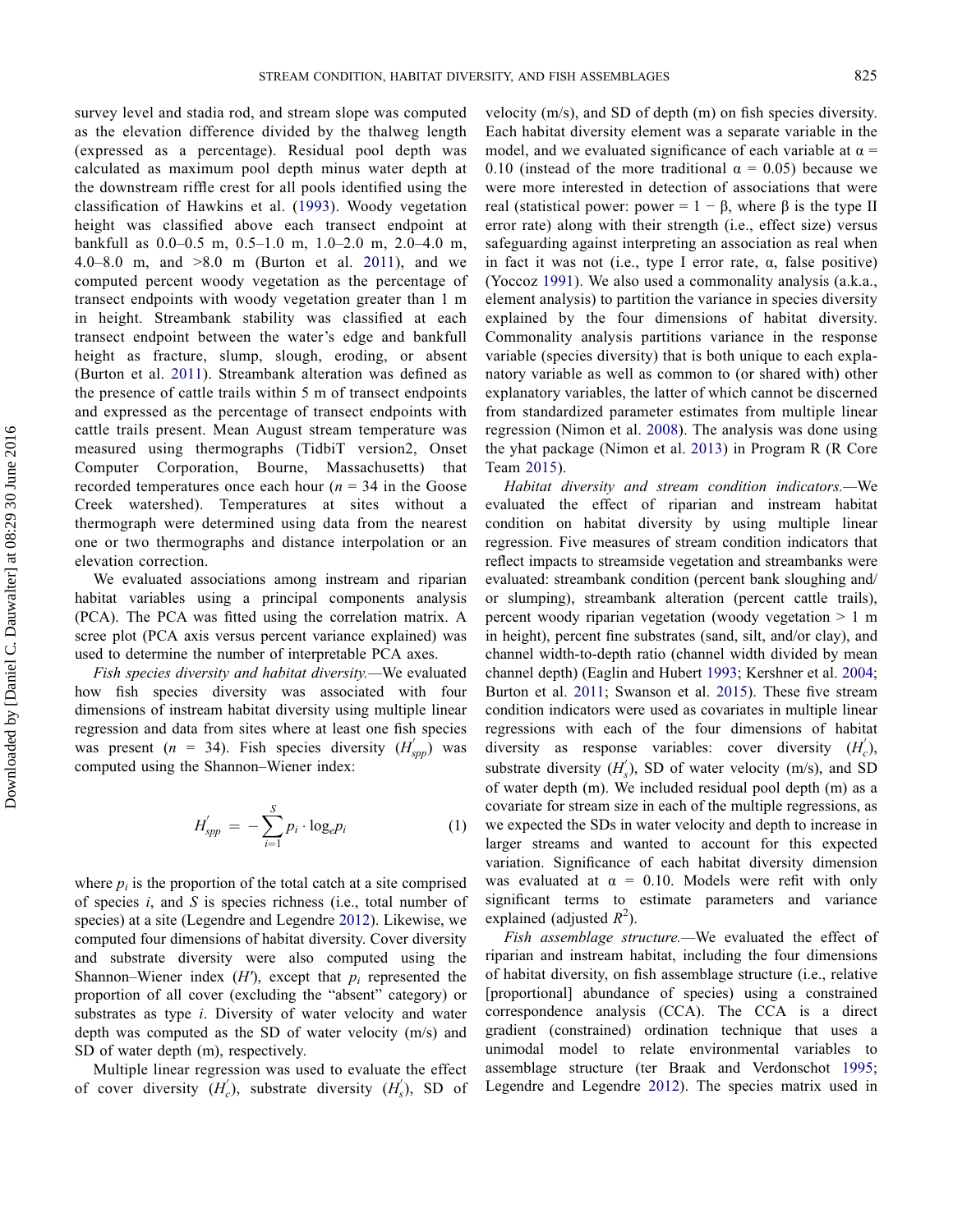the CCA was comprised only of sites where fish were present  $(n = 34)$  and species abundances were untransformed. The instream and riparian habitat variables evaluated for their influence on fish assemblage structure were placed into three categories: natural stream features, habitat diversity, and stream condition indicators. The suite of variables describing natural stream features were mean August stream temperature (°C), stream slope (%), percent aquatic vegetation (percentage of transect points), percent overhanging vegetation, and percent small wood. Habitat diversity variables were SD of depth, SD of velocity, substrate diversity  $(H'_s)$ , and cover diversity  $(H_c')$ ; percent cobble–boulder substrate was omitted from analysis because of its high correlation with substrate diversity  $(r = 0.85)$ . The stream condition variables were percent streambank sloughing–slumping, percent streambank alteration (cattle trails), percent woody vegetation, percent fine substrate (sand–silt–clay), and channel width-to-depth ratio. Each variable was evaluated for significance ( $\alpha = 0.10$ ) using a permutation test with 9,999 permutations. A final CCA was refit using only significant variables, and partial CCAs were then used to determine the amount of variation in fish assemblage structure explained by the three variable sets: natural features, habitat diversity, and stream condition indicators (Økland [1999\)](#page-14-24).

## RESULTS

#### Fish Sampling

At least one fish species was collected at 34 of the 41 sites sampled. Among all 12 species collected, Speckled Dace were collected at the highest percentage of sites and were the most abundant across all sites [\(Table 1](#page-3-0)). Brook Trout, Rainbow Trout, and Yellow Perch (collected at one site near Lower Goose Creek Reservoir) were the only nonnative fish species collected. Mottled Sculpin and Yellow Perch were only collected at one site each (2.4%) and were the least abundant. Species richness ranged from zero to eight fish species (mean  $= 3.1, SD = 2.5$ ).

#### Instream and Riparian Habitat Associations

The PCA suggested that variation in habitat among sites was attributable to two main habitat gradients—a longitudinal stream size gradient and an instream cover gradient. Axis 1 of the PCA explained 25.3% of the variance and axis 2 explained 21.5%. The scree plot suggested axes 3 (10.7% of variance) and higher did not explain substantially more variation than axes 1 and 2 and, therefore, they were were not interpreted. A plot of axis 1 versus axis 2 showed a stream-size gradient where sites ranged from high gradient and cold temperature with more bank sloughing and slumping, more woody riparian vegetation, and more small wood (low axis 1 scores in [Figure 2](#page-7-0)) to lower gradient sites with deeper residual pools, warmer temperatures, and more variation in water depths and velocities (high axis 1 scores but low axis 2 scores in [Figure 2](#page-7-0)). A second gradient represented sites dominated by high percentages of fine substrates, aquatic vegetation, and overhanging vegetation (high axes 1 and 2 scores in [Figure 2](#page-7-0)) versus sites with more cobble and boulder substrates, and substrate and cover diversity (low axes 1 and 2 scores in [Figure 2\)](#page-7-0).

#### Fish Species Diversity and Habitat Diversity

Fish species diversity  $(H_{\text{app}}')$  averaged 0.61 (range, 0–1.65) and was positively associated with all four dimensions of habitat diversity (cover, substrate, water velocity, and water depth) in the Goose Creek watershed ([Table 2](#page-7-1)). The overall multiple regression model fit the data well  $(F_4)$  $_{29}$  = 15.8,  $P < 0.001$ ), and explained 64% of the variance in fish species diversity (adjusted  $R^2 = 0.642$ ). All variables were significantly different from zero, and only SD of water velocity would have been unsupported using a more restrictive type I error rate ( $P = 0.09$ ). Standardized parameter estimates showed SD of depth to have the strongest positive influence on fish species diversity in the watershed, followed by substrate diversity having the second strongest influence; SD of velocity was estimated to have the smallest effect [\(Table 2;](#page-7-1) [Figure 3](#page-8-0)). The commonality analysis suggested that SD of depth explained most of the variation in species diversity independent of the other habitat diversity dimensions, confirming what was reflected by the standardized parameter estimates from the multiple regression. However, the commonality analysis also showed that, although cover diversity and SD of velocity explained little variation in species diversity individually, they both shared a substantial amount of variation with the other dimensions of habitat diversity and, in total, explained almost as much total variance in species diversity as did SD of depth [\(Table 2\)](#page-7-1). This suggests that these different elements of habitat diversity covary with one another and have a shared influence on species diversity.

#### Habitat Diversity and Stream Condition Indicators

Variation in each of the four dimensions of habitat diversity was explained, to varying degrees and in different ways, by stream condition indicators after a strong and persistent stream-size effect (by including the residual pool depth covariate) was accounted for. Residual pool depth had a significant, positive association with each of the four dimensions of habitat diversity, suggesting a stream habitat diversity gradient that increased downstream as streams became larger ([Table 3](#page-9-0)). Cover diversity decreased as streams became wider and shallower with a higher prevalence of fine substrates. Substrate diversity also decreased when fine substrates were more prevalent, but unexpectedly increased as the number of livestock trails increased along the streambank. The SD of water velocity was lower with more streambank sloughing and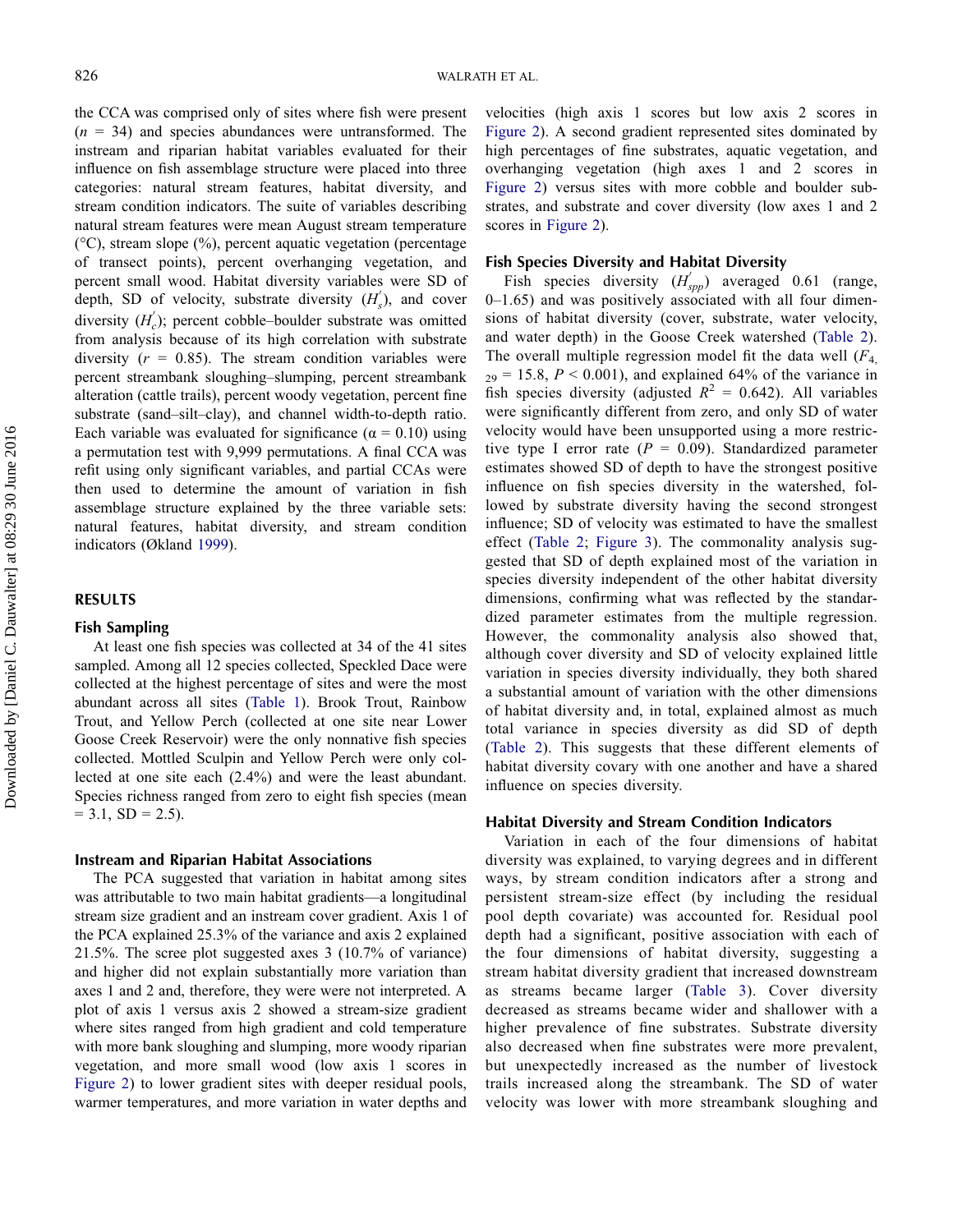

<span id="page-7-0"></span>FIGURE 2. Plot of axis 1 versus axis 2 from a principal component analysis showing interrelationships among instream and riparian habitat variables in Goose Creek, 2013 to 2015.

<span id="page-7-1"></span>TABLE 2. Parameter estimates, standard errors (including standardized estimates), P-values, and proportion of unique, common, and total variance from a multiple linear regression of four habitat diversity variables evaluated for their effect on fish species diversity in Goose Creek.

| Variable                    | Unstandardized<br>$\beta_i$ ( $\pm 1$ SE) | Standardized<br>$\beta_i$ ( $\pm 1$ SE) |                 | Variance contribution $(p)$ |        |       |
|-----------------------------|-------------------------------------------|-----------------------------------------|-----------------|-----------------------------|--------|-------|
|                             |                                           |                                         | $P$ -value      | Unique                      | Common | Total |
| Intercept                   | $-0.993(0.269)$                           | $\leq 0.001$ (0.103)                    | $0.001^{\rm a}$ |                             |        |       |
| Cover diversity $(H_c)$     | 0.461(0.185)                              | 0.294(0.118)                            | 0.019           | 0.07                        | 0.22   | 0.29  |
| Substrate diversity $(H_s)$ | 0.543(0.183)                              | 0.334(0.112)                            | 0.006           | 0.10                        | 0.09   | 0.19  |
| SD of velocity $(m/s)$      | 1.789(1.020)                              | 0.200(0.114)                            | 0.090           | 0.03                        | 0.18   | 0.22  |
| SD of water depth (m)       | 6.786(1.493)                              | 0.500(0.110)                            | < 0.001         | 0.22                        | 0.12   | 0.34  |

 $a$  *P*-value for intercept is for standardized parameter estimate only.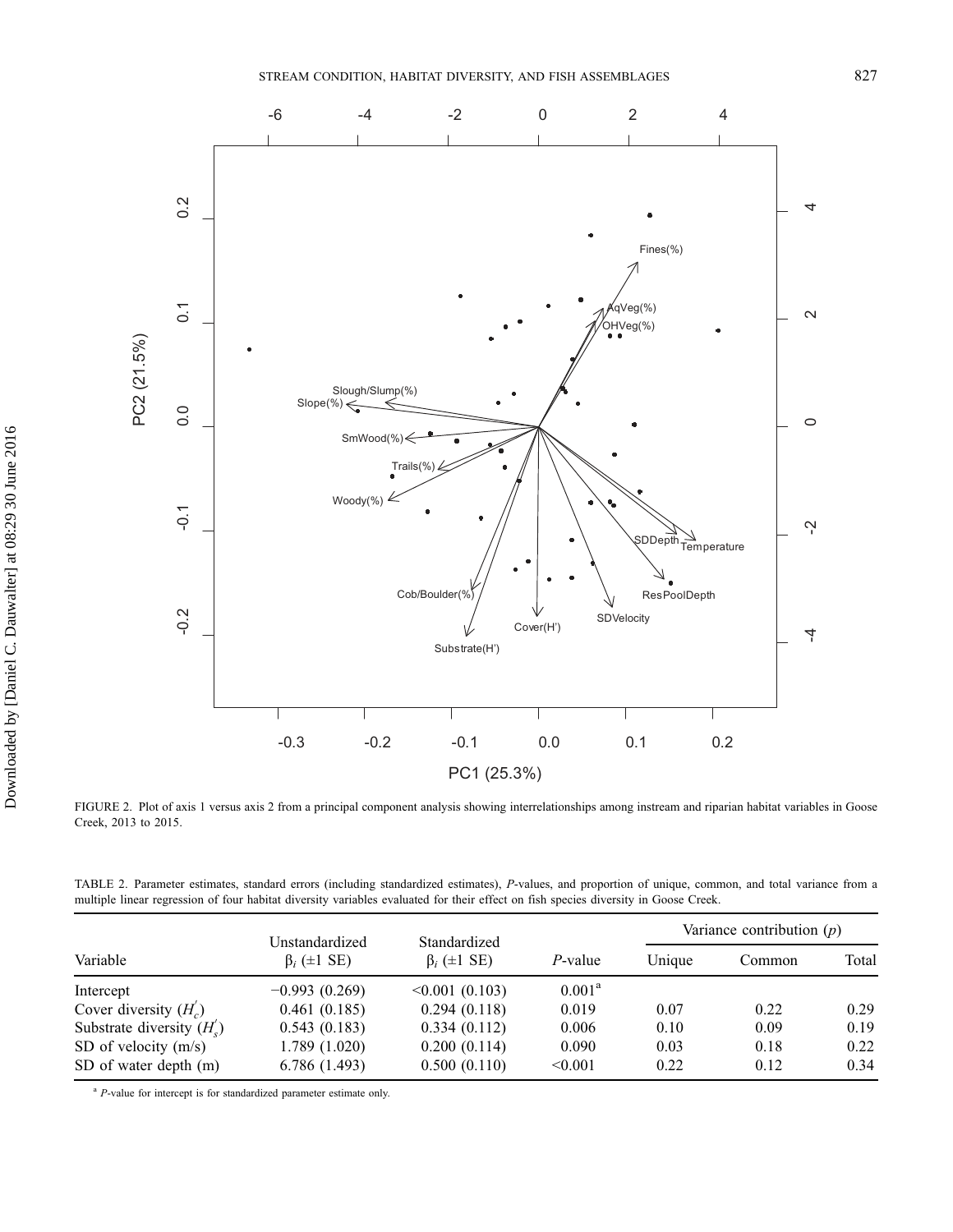

<span id="page-8-0"></span>FIGURE 3. Partial regression plots showing the effect of four dimensions of stream habitat diversity on fish species diversity in Goose Creek, 2013 to 2015. Confidence ellipses represent the 50th and 90th percentiles of residual points.

slumping and more fine substrates, and SD of water depth decreased with more stream bank sloughing and slumping independent of stream size ([Table 3](#page-9-0)). Only SD of water depth could be predicted with reasonable precision (adjusted  $R^2 = 0.61$ ; [Table 3](#page-9-0)).

#### Fish Assemblage Structure

Since Mottled Sculpin and Yellow Perch were collected at fewer than two sites they were omitted from the CCA. The CCA showed only a few instream and riparian habitat variables to be significantly associated with fish assemblage structure: mean August stream temperature  $(P < 0.001)$ , slope ( $P = 0.012$ ), SD of velocity ( $P = 0.011$ ), and percent woody vegetation ( $P = 0.009$ ) ([Table 4\)](#page-10-0). Although percent fine substrates (clay–silt–sand) ( $P = 0.160$ ) did not meet our alpha criterion, we retained it in subsequent analyses to explore its association with fish assemblage structure as this has been shown in other studies (Waters [1995;](#page-14-25) Henley et al. [2000](#page-13-22)); it was the only variable close to our significance threshold. Refitting the CCA with only these variables showed a stream-size gradient where Brook Trout, Paiute Sculpin, Rainbow Trout, and Cutthroat Trout were most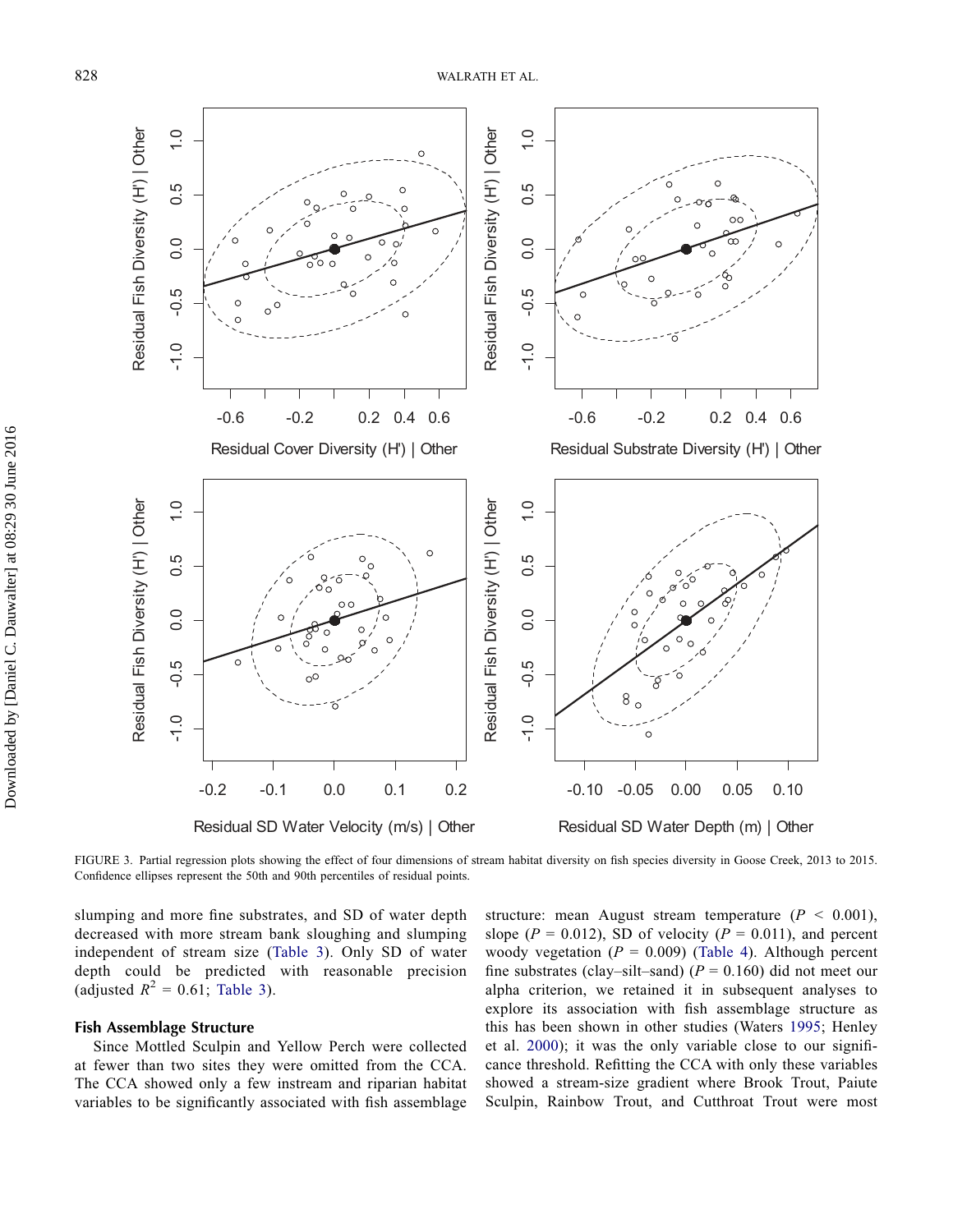| Predictors                     | $\beta_i$ (±1 SE)           | $P$ -value | Adjusted $R^2$ |
|--------------------------------|-----------------------------|------------|----------------|
|                                | Cover diversity $(H_c)$     |            |                |
| Woody vegetation $(\%)$        |                             | 0.602      | 0.23           |
| Streambank slough-slump $(\%)$ |                             | 0.608      |                |
| Streambank trails (%)          |                             | 0.171      |                |
| Channel width-to-depth ratio   | $-0.015(0.008)$             | 0.079      |                |
| Fine substrates $(\% )$        | $-0.005(0.002)$             | 0.015      |                |
| Residual pool depth (m)        | 0.706(0.288)                | 0.021      |                |
|                                | Substrate diversity $(H_s)$ |            |                |
| Woody vegetation $(\%)$        |                             | 0.739      | 0.45           |
| Streambank slough-slump $(\%)$ |                             | 0.610      |                |
| Streambank trails (%)          | 0.007(0.003)                | 0.095      |                |
| Channel width-to-depth ratio   |                             | 0.715      |                |
| Fine substrates $(\% )$        | $-0.011(0.002)$             | < 0.001    |                |
| Residual pool depth (m)        | 0.593(0.286)                | 0.060      |                |
|                                | SD of velocity (m/s)        |            |                |
| Woody vegetation $(\%)$        |                             | 0.210      | 0.28           |
| Streambank slough-slump (%)    | $-0.002(0.001)$             | 0.012      |                |
| Streambank trails (%)          |                             | 0.102      |                |
| Channel width-to-depth ratio   |                             | 0.237      |                |
| Fine substrates $(\% )$        | $-0.001(0.0003)$            | 0.015      |                |
| Residual pool depth (m)        | 0.116(0.055)                | 0.042      |                |
|                                | SD of depth (m)             |            |                |
| Woody vegetation $(\%)$        |                             | 0.580      | 0.61           |
| Streambank slough-slump (%)    | $-0.001(0.0003)$            | 0.039      |                |
| Streambank trails (%)          |                             | 0.856      |                |
| Channel width-to-depth ratio   |                             | 0.216      |                |
| Fine substrates $(\% )$        |                             | 0.135      |                |
| Residual pool depth (m)        | 0.177(0.026)                | < 0.001    |                |

<span id="page-9-0"></span>TABLE 3. Parameter estimates ( $\pm 1$  SE), P-values, and adjusted  $R^2$  for models predicting four dimensions of stream habitat diversity as a function of indicators of stream condition. Parameter estimates and adjusted  $R^2$  are for models refit with only significant predictor variables ( $P < 0.10$ ).

abundant in cold, high-gradient sites (CCA axis 1; top left panel of [Figure 4\)](#page-10-1). A secondary gradient showed Rainbow Trout and Paiute Sculpin to be more abundant at sites with more woody riparian vegetation and greater variation in water velocity (CCA axis 2; top left panel of [Figure 4\)](#page-10-1).

Variance partitioning using partial CCAs showed that the natural stream features—stream temperature and stream slope —explained more variation (51%) in assemblage structure than did the variable sets representing stream condition indicators (24%) and habitat complexity (22%). There was little explained variation in fish assemblage structure shared among the three variable sets [\(Table 5\)](#page-11-0). Partial ordinations showed partitioning among the three trout species across cold streams, where Brook Trout were more abundant in high-gradient cold sites, and Rainbow Trout and Cutthroat Trout were more abundant at cold sites with intermediate gradients (bottom left panel of [Figure 4\)](#page-10-1). The partial ordination emphasizing stream condition indicators showed Cutthroat Trout to be more abundant at sites with less fine substrates and Paiute Sculpin to be more abundant at sites with more woody riparian vegetation (top right panel of [Figure 4](#page-10-1)). The partial ordination of habitat complexity showed Brook Trout to be more abundant at sites with less flow complexity (SD of velocity) and Rainbow Trout to be more abundant at sites with high flow complexity (lower right panel of [Figure 4\)](#page-10-1).

#### DISCUSSION

We found fish species diversity to be positively associated with all four dimensions of instream habitat diversity that we studied (cover, substrate, water velocity, and water depth), confirming that more diverse habitat is likely to have more of the unique niches available to potential species comprising fish assemblages in our disturbed study watershed. While we expected at least some dimensions of habitat diversity to influence fish species diversity, we were surprised that all four contributed to fish diversity in some way given the low number of species in our watershed compared with other regions. Numerous studies have associated habitat diversity with species diversity across taxa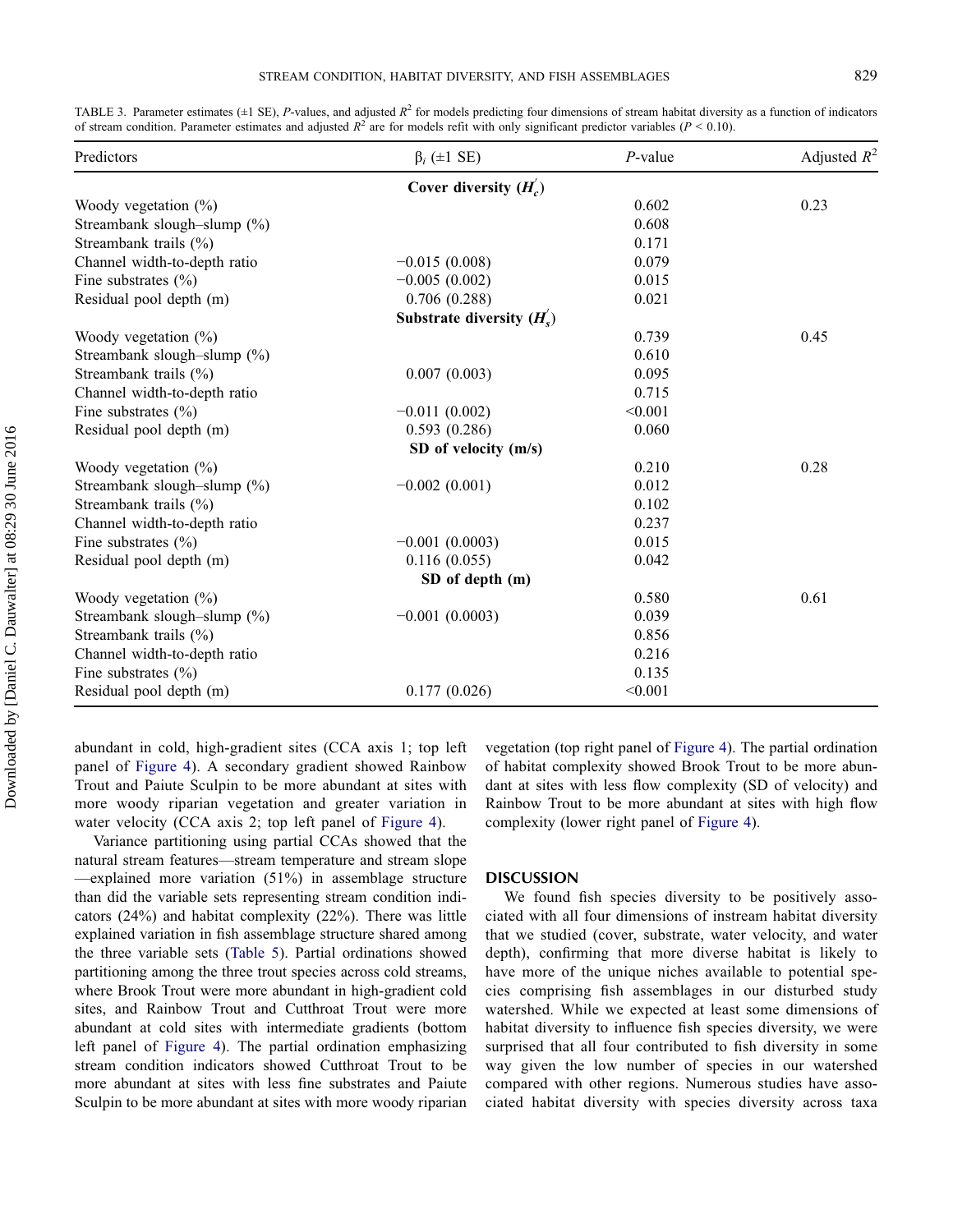<span id="page-10-0"></span>TABLE 4. Significance (P-value) and variance inflation factor (VIF) of instream and riparian habitat variables (permutation test with 9,999 permutations) evaluated in a CCA for their influence on fish assemblage structure. The variable, percent cobble–boulder, was omitted due to high correlation with the variable, substrate diversity ( $r = 0.85$ ).

| Variable                      | $P$ -value | VIF  |  |
|-------------------------------|------------|------|--|
| Temperature $(^{\circ}C)$     | < 0.001    | 3.58 |  |
| Slope $(\% )$                 | 0.012      | 2.07 |  |
| Residual pool depth (m)       | 0.983      | 3.15 |  |
| SD velocity $(m/s)$           | 0.011      | 1.99 |  |
| SD water depth (m)            | 0.436      | 4.44 |  |
| Woody vegetation $(\%)$       | 0.009      | 3.36 |  |
| Aquatic vegetation $(\%)$     | 0.433      | 6.62 |  |
| Small wood $(\% )$            | 0.734      | 2.04 |  |
| Overhanging vegetation $(\%)$ | 0.625      | 2.41 |  |
| Bank Trails $(\% )$           | 0.745      | 3.02 |  |
| Bank slough-slump $(\%)$      | 0.603      | 2.39 |  |
| Fine substrate $(\% )$        | 0.160      | 6.02 |  |
| Cover diversity $(H_c)$       | 0.900      | 5.18 |  |
| Substrate diversity $(H_s)$   | 0.892      | 2.95 |  |

(MacArthur [1964;](#page-13-23) Rosenzweig and Winakur [1969;](#page-14-26) Allan [1975](#page-12-5)), but rarely has every element of habitat diversity under study contributed to fish species diversity (Gorman and Karr [1978](#page-13-1); Jackson et al. [2001\)](#page-13-24). For example, Gorman and Karr [\(1978\)](#page-13-1) found that diversity in water velocity and depth influenced fish species diversity in both northern temperate and tropical streams, but found no influence of substrate diversity, and they did not evaluate cover diversity. Gorman and Karr ([1978\)](#page-13-1) suggested that the importance of habitat diversity dimensions to species diversity varies stream by stream and with the guilds represented in the species pool, such as the presence of riffle-dwelling species. Previous studies have mostly been conducted in species-rich streams, but we found that all four dimensions of habitat diversity were important to fish diversity despite our observed species pool comprising only 12 species, three of which are nonnative and two that were only collected at one site each. While Goose Creek represents a depauperate species pool compared with those elsewhere in the United States (Abell et al. [2000](#page-12-6), [2008](#page-12-4)), it is one of the more speciose tributaries in the Snake River basin due to the



<span id="page-10-1"></span>FIGURE 4. Constrained correspondence analysis (CCA) biplots showing associations of fish species to instream and riparian habitat in Goose Creek, 2013 to 2015. Top left panel shows biplot including all variables, bottom left panel shows partial CCA biplot with natural stream feature variables, top right panel shows partial CCA with stream condition variables, and bottom right panel shows partial CCA biplot with a habitat complexity variable. See [Table 1](#page-3-0) for fish species codes.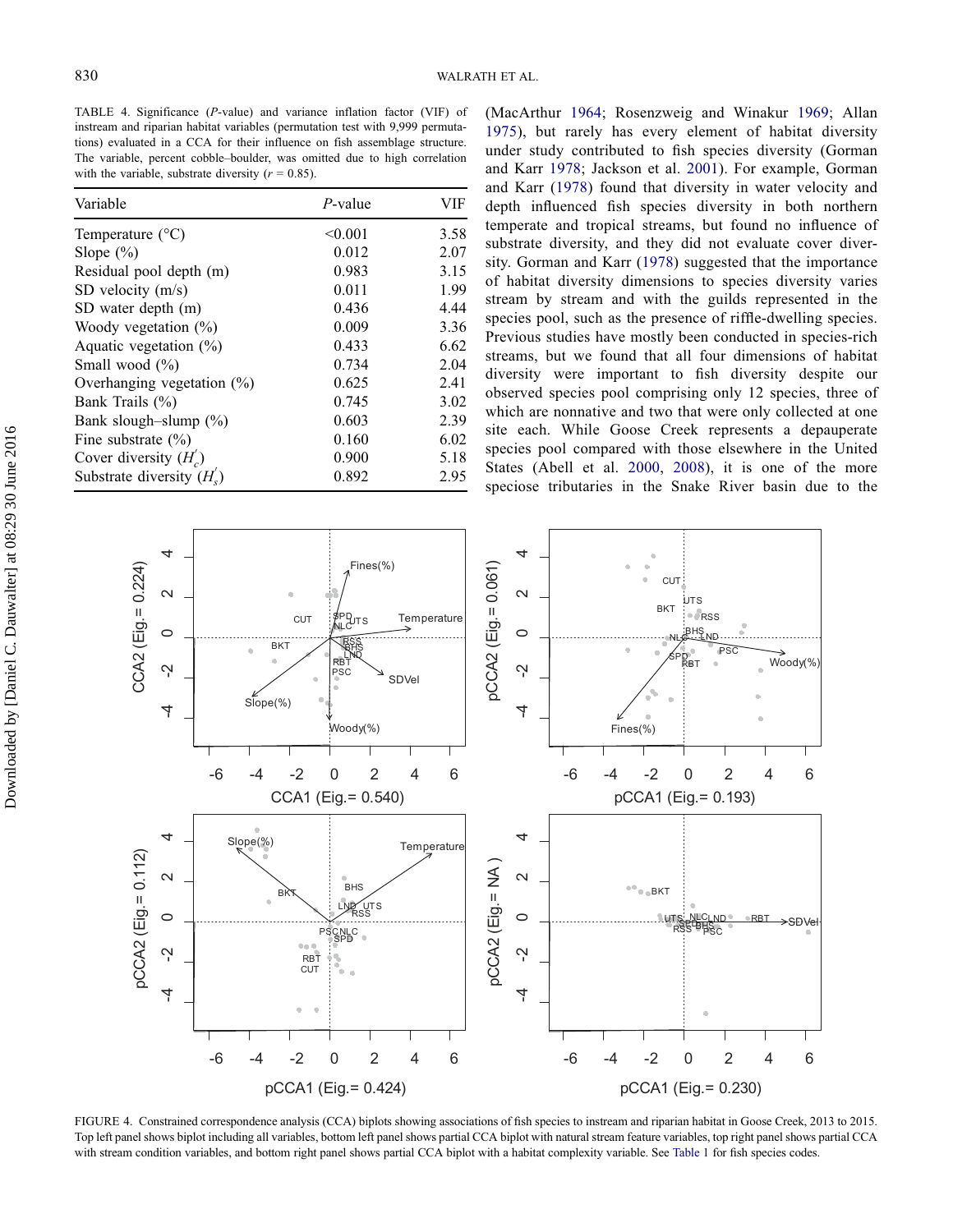| Factor                                                         | Number of<br>variables | $\Sigma$ of canonical<br>eigenvalues | $\frac{0}{0}$<br>variance | Mean % per<br>variable |
|----------------------------------------------------------------|------------------------|--------------------------------------|---------------------------|------------------------|
| Natural features (% slope, temperature $[°C]$ )                |                        | 0.536                                | 50.9                      | 25.5                   |
| Condition $\frac{6}{6}$ woody vegetation, $\frac{6}{6}$ fines) |                        | 0.255                                | 24.2                      | 12.1                   |
| Habitat complexity (SD velocity $[m/s])$                       |                        | 0.230                                | 21.8                      | 21.8                   |
| Natural $\cap$ Condition                                       | 4                      | 0.010                                | 1.0                       | 0.25                   |
| Natural $\cap$ Complexity                                      |                        | 0.050                                | 4.8                       | 1.60                   |
| Condition $\cap$ Complexity                                    |                        | $-0.031$                             | $-3.0$                    | $-1.00$                |
| Natural $\cap$ Condition $\cap$ Complexity                     |                        | 0.005                                | 0.4                       | 0.08                   |

<span id="page-11-0"></span>TABLE 5. Variance in fish assemblage structure attributable to natural stream features (Natural), indicators of stream condition (Condition), and habitat complexity (Complexity) and shared variances (∩) in the Goose Creek watershed.

occurrence of rare species such as Northern Leatherside Chub and Bluehead Sucker (Meyer et al. [2013\)](#page-13-13).

Our analyses also suggested that habitat diversity persistently increased with stream size. Stream size is often positively associated with fish species diversity due to increased habitat volume and, presumably, a higher diversity of available resources (Vannote et al. [1980;](#page-14-27) Angermeier and Schlosser [1989\)](#page-12-0), and our study shows this linkage directly with physical habitat availability. Sheldon [\(1968\)](#page-14-3) found that fish assemblages in a New York watershed changed mainly through species additions (species replacement was minor) that occurred due to increases in water depth and habitat diversity, both of which generally, but not systematically, increased downstream. Rahel and Hubert [\(1991\)](#page-14-28) found that coldwater species in the headwaters of a Rocky Mountain stream were replaced by warmwater species downstream whereby additional warmwater species were continually being added to the assemblage; that is, they found a strong longitudinal gradient in fish assemblages related to stream size (and the other habitat features associated with stream size). However, when using a coefficient of variation as a measure of habitat diversity they found habitat diversity to be uncorrelated with stream size. The strength of species diversity–habitat diversity associations, if present, likely depends on the range of stream sizes studied and how diversity and thus resource availability is quantified (Tews et al. [2004](#page-14-0)). We suspect that resource availability is best represented as an unstandardized measure of variability, such as with a standard deviation or diversity index (categorizing continuous data when needed), instead of a standardized measure such as a coefficient of variation. Habitat diversity, heterogeneity, and complexity have been defined and quantified in a myriad of ways (Schlosser [1982;](#page-14-2) Rahel and Hubert [1991](#page-14-28); Tews et al. [2004](#page-14-0); Taylor et al. [2006;](#page-14-29) Smith et al. [2016](#page-14-30)).

Although habitat diversity primarily increased along a stream-size gradient, we determined that stream condition influenced habitat diversity independent of this stream-size continuum, a novel aspect of our study. Degraded streams have wide, shallow channels dominated by fine sediments, a lack of riffles and pools, and a lack of instream cover (Kauffman and Krueger [1984;](#page-13-8) Armour et al. [1991\)](#page-12-2). In almost every case in our study, stream condition indicators had a negative association with the different dimensions of habitat diversity, with a presumably adverse effect on fish diversity as well. What requires further study, however, is whether streams with low habitat diversity also have habitat conditions that vary more over time. For example, grazing can compact soils and increase overland flow and storm runoff, thus increasing streamflow variability and habitat variability over time (Marston [1994;](#page-13-25) Trimble and Mendel [1995\)](#page-14-31). Temporal variability in habitat, in turn, can negatively affect fish assemblage stability (Taylor et al. [2006](#page-14-29)) and decrease the strength of habitat diversity–fish diversity associations (Schlosser [1982](#page-14-2)). This phenomenon requires further study in species-poor systems such as stream fish communities in the northwestern United States.

While habitat diversity influenced fish species diversity, the constrained ordination showed that habitat diversity explained only a small fraction of fish assemblage structure. Fish assemblages were structured primarily along a longitudinal streamsize gradient in Goose Creek; streamflow diversity (SD of velocity) was the only dimension of habitat diversity to significantly influence assemblage structure directly (and was the weakest dimension associated with fish diversity). Therefore, while habitat diversity and species diversity increased in larger streams in our study area, the relative abundances of individual species in the assemblage were largely not influenced, per se, by habitat diversity. The one exception was that Brook Trout and Rainbow Trout were partitioned along a gradient of streamflow diversity in which Brook Trout were more abundant at cold stream sites with simple streamflows and Rainbow Trout were more abundant at cold sites with complex flows (lower right panel of [Figure 4](#page-10-1)). Other studies have determined the structure of the fish assemblages to be primarily a function of stream size and longitudinal gradient (Schlosser [1982](#page-14-2); Schultz et al. [2012](#page-14-32)). For example, Rahel and Hubert ([1991\)](#page-14-28) concluded that fish assemblages in a Wyoming stream were structured primarily along a longitudinal thermal gradient,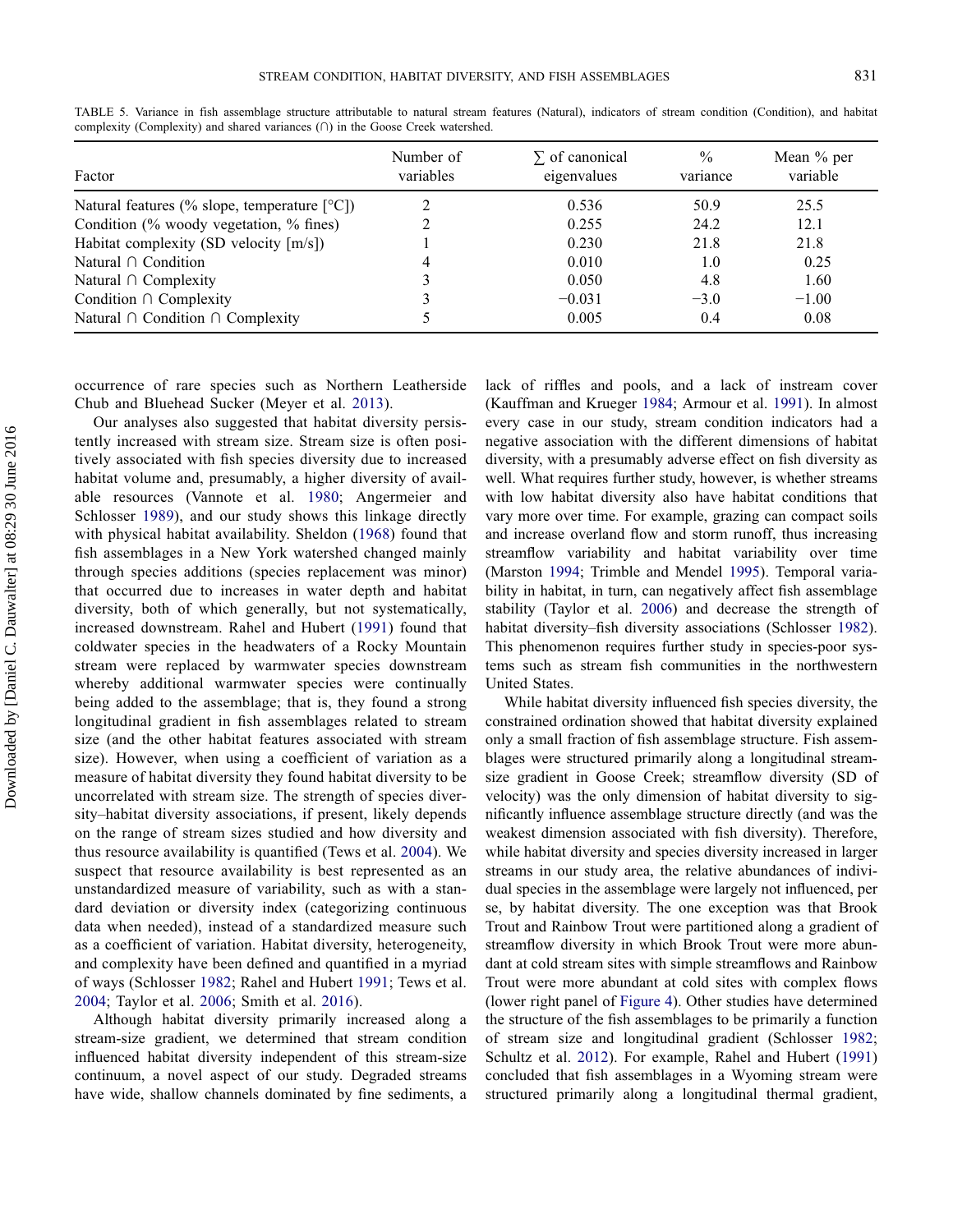with a trout-dominated assemblage in the headwaters that transitioned to a warmwater assemblage that became more species rich downstream, a pattern also reflected in fish assemblages of Goose Creek.

Although salmonids dominated fish assemblages in small, cold streams, we also observed apparent partitioning by salmonids among the coldest headwater streams. Brook Trout were abundant in the high-gradient, cold streams, whereas Cutthroat Trout and Rainbow Trout were abundant only in the moderate-gradient, cold sites that we sampled, a pattern also observed by Maret et al. [\(1997](#page-13-26)) for least-disturbed streams in the upper Snake River basin. The mechanisms driving patterns of salmonid relative abundances requires further study, as those patterns could reflect negative competitive interactions (Peterson et al. [2004](#page-14-33); Benjamin et al. [2011\)](#page-13-27), hybridization (Meyer et al. [2006](#page-13-14)), and stocking and invasion history (Benjamin et al. [2007;](#page-13-28) Neville and Bernatchez [2013](#page-14-34)). Inconsistent capture of Rainbow Trout suggests this species has invaded only the lower portion of the watershed in streams nearest Lower Goose Creek Reservoir. The diverse fish community in the Goose Creek main stem may provide some resistance to invasion by Rainbow Trout into tributaries farther from the reservoir, as diverse communities have been suggested to resist invasion by nonnative species (Moyle and Light [1996\)](#page-14-35). Continued monitoring of the fish community would help detect further invasions, species interactions and replacements, and any homogenization of the fish community in the watershed over time (Rahel [2002;](#page-14-36) Meyer et al. [2014](#page-13-29)).

In addition to fish assemblages being structured along a natural longitudinal gradient, variance partitioning suggested that the two indicators of stream condition included in the ordination explained 24% of the fish assemblage structure independent of the observed longitudinal gradient. This suggests that while land management can have some influence on habitat diversity (and thus species diversity), it can have a stronger influence on the specific habitat components structuring fish assemblages. It is well documented that logging, road building, grazing, and other land uses lead to sedimentation in streams (Eaglin and Hubert [1993;](#page-13-21) Waters [1995](#page-14-25)). Regardless of the source, fine sediments smother and embed larger substrates and adversely affect lithophilic spawning and insectivorous fishes (Berkman and Rabeni [1987](#page-13-30); Dauwalter et al. [2003\)](#page-13-31). These land uses can also result in reductions in woody riparian vegetation, streambank stability, and terrestrial invertebrate prey inputs and, in turn, negatively impact stream fishes (Bayley and Li [2008](#page-13-32); Saunders and Fausch [2012\)](#page-14-37). Mature riparian vegetation results in more overhanging vegetation in other habitats used by fishes in the upper Snake River basin (Meyer et al. [2013](#page-13-13); Dauwalter et al. [2014,](#page-13-33) [2015](#page-13-34)). Thus, strategic management of timber harvest, roads, grazing, and other land uses can aid the protection and enhancement of stream habitats and fishes; for example, implementation of best management practices for timber harvest and road construction (e.g., stream buffers) can minimize impacts to stream ecosystems (Angermeier et al. [2004](#page-12-7)). Likewise, grazing management, such as riparian exclosures, off-stream watering facilities, rotational grazing, and reduced cattle stocking densities, can reduce the negative effects of grazing on stream ecosystems (DelCurto et al. [2005;](#page-13-35) Saunders and Fausch [2009](#page-14-9); Tufekcioglu et al. [2013;](#page-14-38) Swanson et al. [2015](#page-14-22)). Active restoration in heavily affected stream reaches can also improve riparian vegetation, instream habitat, and overall habitat diversity (Laub et al. [2012\)](#page-13-3). Thus, both land management and active restoration will likely play roles in the conservation of fish assemblages, such as those in Goose Creek, that represent a diversity "hotspot" within a larger river basin impacted by land and water uses and show a close linkage to instream habitat diversity (Hauer and Lorang [2004](#page-13-36); Meyer et al. [2013\)](#page-13-13).

#### ACKNOWLEDGMENTS

We thank S. Walsh, R. Bjork, K. Fesenmyer, P. Gardner, M. Baker, R. Lee, and T. Porter for field assistance. B. Hodge, H. Neville, and S. Hoefer provided helpful comments on a draft manuscript. This project was funded by U.S. Bureau of Land Management, Idaho State Office, Challenge Cost Share agreement L12AC20416 and Trout Unlimited's Coldwater Conservation Fund.

#### REFERENCES

- <span id="page-12-6"></span>Abell, R. A., D. M. Olson, E. Dinerstein, P. T. Hurley, J. T. Diggs, W. Eichbaum, S. Walters, W. Wettengel, T. Allnutt, C. J. Loucks, P. Hedao, R. A. Abell, D. M. Olson, E. Dinerstein, P. T. Hurley, J. T. Diggs, W. Eichbaum, S. Walters, W. Wettengel, T. Allnutt, C. J. Loucks, and P. Hedao. 2000. Freshwater ecoregions of North America: a conservation assessment. Island Press, Washington, D.C.
- <span id="page-12-4"></span>Abell, R., M. L. Thieme, C. Revenga, M. Bryer, M. Kottelat, N. Bogutskaya, B. Coad, N. Mandrak, S. C. Balderas, W. Bussing, M. L. J. Stiassny, P. Skelton, G. R. Allen, P. Unmack, A. Naseka, R. Ng, N. Sindorf, J. Robertson, E. Armijo, J. V. Higgins, T. J. Heibel, E. Wikramanayake, D. Olson, H. L. Lopez, R. E. Reis, J. G. Lundberg, M. H. S. Perez, and P. Petry. 2008. Freshwater ecoregions of the world: a new map of biogeographic units for freshwater biodiversity conservation. BioScience 58:403–414.
- <span id="page-12-3"></span>Agouridis, C. T., S. R. Workman, R. C. Warner, and G. D. Jennings. 2005. Livestock grazing management impacts on stream water quality: a review. Journal of the American Water Resources Association 41:591–606.
- <span id="page-12-5"></span>Allan, J. D. 1975. The distributional ecology and diversity of benthic insects in Cement Creek, Colorado. Ecology 56:1040–1053.
- <span id="page-12-0"></span>Angermeier, P. L., and I. J. Schlosser. 1989. Species-area relationships for stream fishes. Ecology 70:1450–1462.
- <span id="page-12-7"></span>Angermeier, P. L., A. P. Wheeler, and A. E. Rosenberger. 2004. A conceptual framework for assessing impacts of roads on aquatic biota. Fisheries 23 (12):19–29.
- <span id="page-12-2"></span>Armour, C. L., D. A. Duff, and W. Elmore. 1991. The effects of livestock grazing on riparian and stream ecosystems. Fisheries 16(1):7–11.
- <span id="page-12-1"></span>Batchelor, J. L., W. J. Ripple, T. M. Wilson, and L. E. Painter. 2015. Restoration of riparian areas following removal of cattle in the northwestern Great Basin. Environmental Management 55:930–942.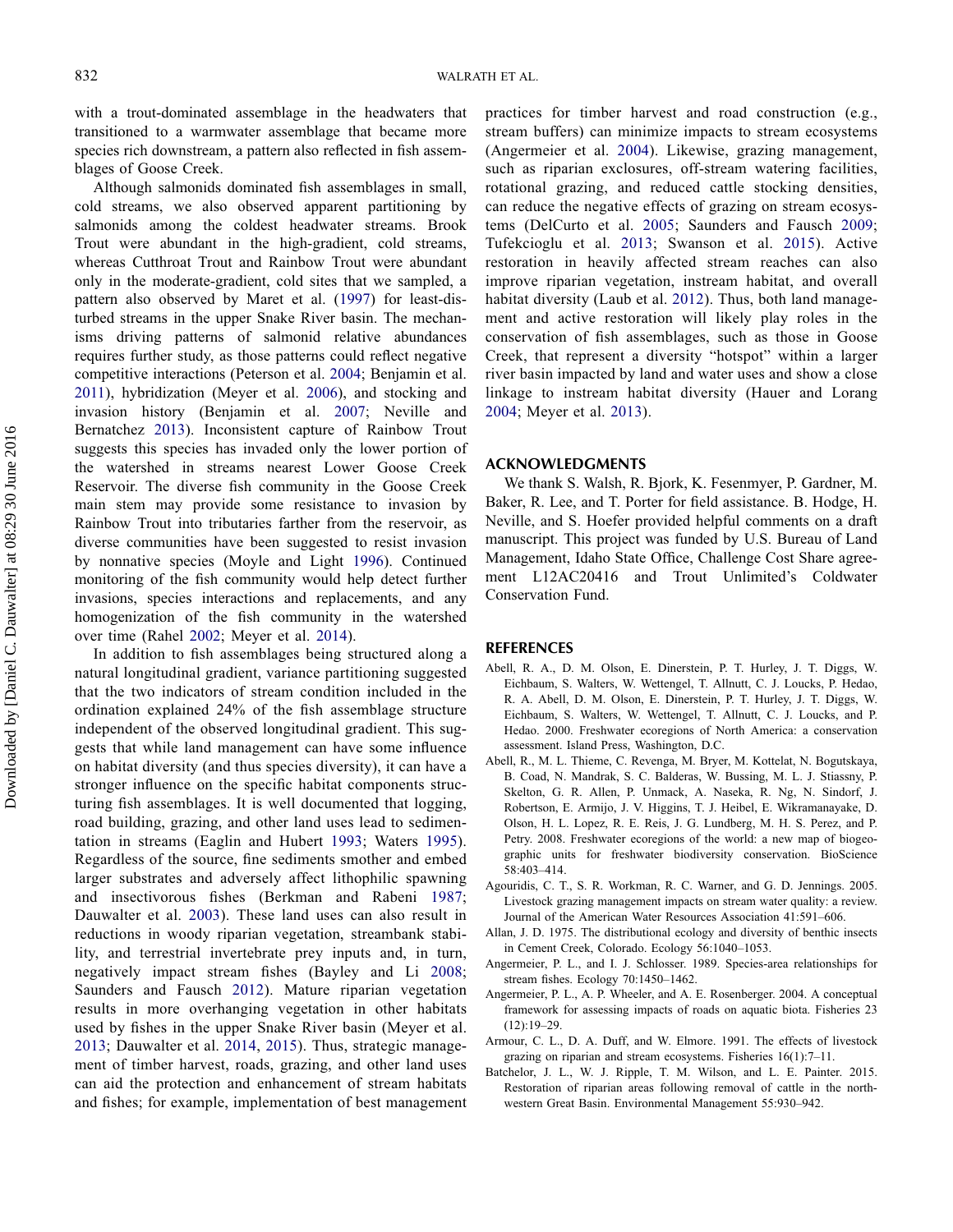- <span id="page-13-32"></span>Bayley, P. B., and H. W. Li. 2008. Stream fish responses to grazing exclosures. North American Journal of Fisheries Management 28:135–147.
- <span id="page-13-28"></span>Benjamin, J. R., J. B. Dunham, and M. R. Dare. 2007. Invasion by nonnative Brook Trout in Panther Creek, Idaho: roles of local habitat quality, biotic resistance, and connectivity to source habitats. Transactions of the American Fisheries Society 136:875–888.
- <span id="page-13-27"></span>Benjamin, J. R., K. D. Fausch, and C. V. Baxter. 2011. Species replacement by a nonnative salmonid alters ecosystem function by reducing prey subsidies that support riparian spiders. Oecologia 167:503–512.
- <span id="page-13-30"></span>Berkman, H. E., and C. F. Rabeni. 1987. Effect of siltation on stream fish communities. Environmental Biology of Fishes 18:285–294.
- <span id="page-13-9"></span>Beschta, R. L., D. L. Donahue, D. A. DellaSala, J. J. Rhodes, J. R. Karr, M. H. O'Brian, T. L. Fleischner, and C. Deacon Williams. 2013. Adapting to climate change on western public lands: addressing the ecological effects of domestic, wild, and feral ungulates. Environmental Management 51:474–491.
- <span id="page-13-17"></span>Blakney, J. R. 2012. Historical connectivity and contemporary isolation: population genetic structure of a rare high-desert minnow, the Northern Leatherside Chub (Lepidomeda copei). Master's thesis. Idaho State University, Pocatello.
- <span id="page-13-5"></span>Booth, D. B., A. H. Roy, B. Smith, and K. A. Capps. 2016. Global perspectives on the urban stream syndrome. Freshwater Science 35:412–420.
- <span id="page-13-16"></span>Burton, T. A., S. J. Smith, and E. R. Cowley. 2011. Riparian area management: multiple indicator monitoring (MIM) of stream channels and streamside vegetation. U.S. Bureau of Land Management, BLM/OC/ST-10/003+1737, Technical Reference 1737-23, Denver.
- <span id="page-13-18"></span>Cummins, K. W. 1962. An evaluation of some techniques for the collection and analysis of benthic samples with special emphasis on lotic waters. American Midland Naturalist 67:477–504.
- <span id="page-13-34"></span>Dauwalter, D. C., K. A. Fesenmyer, and R. Bjork. 2015. Using aerial imagery to characterize Redband Trout habitat in a remote desert landscape. Transactions of the American Fisheries Society 144:1322–1339.
- <span id="page-13-12"></span>Dauwalter, D. C., and J. R. Jackson. 2004. A provisional fish index of biotic integrity for assessing Ouachita Mountains streams in Arkansas, U.S.A. Environmental Monitoring and Assessment 91:27–57.
- <span id="page-13-31"></span>Dauwalter, D. C., E. J. Pert, and W. E. Keith. 2003. An index of biotic integrity for fish assemblages in Ozark Highland streams of Arkansas. Southeastern Naturalist 2:447–468.
- <span id="page-13-33"></span>Dauwalter, D. C., S. J. Wenger, and P. Gardner. 2014. The role of habitat complexity in habitat use and selection by stream fishes in a Snake River basin tributary. Transactions of the American Fisheries Society 143:1177–1187.
- <span id="page-13-11"></span>Dauwalter, D. C., S. J. Wenger, K. R. Gelwicks, and K. A. Fesenmyer. 2011. Land use associations with declining native fishes in the upper Colorado River basin. Transactions of the American Fisheries Society 140:646–658.
- <span id="page-13-35"></span>DelCurto, T., M. Porath, C. T. Parsons, and J. A. Morrison. 2005. Management strategies for sustainable beef cattle grazing on forested rangelands in the Pacific Northwest. Rangeland Ecology and Management 58:119–127.
- <span id="page-13-21"></span>Eaglin, G. S., and W. A. Hubert. 1993. Effects of logging and roads on substrate and trout in streams of the Medicine Bow National Forest, Wyoming. North American Journal of Fisheries Management 13:844–846.
- <span id="page-13-7"></span>Fleischner, T. L. 1994. Ecological costs of livestock grazing in western North America. Conservation Biology 8:629–644.
- <span id="page-13-4"></span>Frissell, C. A., W. J. Liss, C. E. Warren, and M. D. Hurley. 1986. A hierarchical framework for stream habitat classification: viewing streams in a watershed context. Environmental Management 10:199–214.
- <span id="page-13-1"></span>Gorman, O. T., and J. R. Karr. 1978. Habitat structure and stream fish communities. Ecology 59:507–515.
- <span id="page-13-15"></span>Harrelson, C. C., C. L. Rawlins, and J. P. Potyondy. 1994. Stream channel reference sites: an illustrated guide to field technique. U.S. Forest Service General Technical Report RM-245.
- <span id="page-13-36"></span>Hauer, F. R., and M. S. Lorang. 2004. River regulation, decline of ecological resources, and potential for restoration in a semi-arid lands river in the western USA. Aquatic Sciences 66:388–401.
- <span id="page-13-19"></span>Hawkins, C. P., J. L. Kershner, P. A. Bisson, M. D. Bryant, L. M. Decker, S. V. Gregory, D. A. McCullough, C. K. Overton, G. H. Reeves, R. J. Steedman, and M. K. Young. 1993. A hierarchical approach to classifying stream habitat features. Fisheries 18(6):3–12.
- <span id="page-13-22"></span>Henley, W. F., M. A. Patterson, R. J. Neves, and A. D. Lemly. 2000. Effects of sedimentation and turbidity on lotic food webs: a concise review for natural resource managers. Reviews in Fisheries Science 8:125–139.
- IDEQ (Idaho Department of Environmental Quality). 2010. Goose Creek subbasin: TMDL five year review. IDEQ, Twin Fall Regional Office, Twin Falls.
- IDFG (Idaho Department of Fish and Game). 2005. Idaho comprehensive wildlife conservation strategy. IDFG, Idaho Conservation Data Center, Boise.
- IDFG (Idaho Department of Fish and Game). 2007. Management plan for conservation of Yellowstone Cutthroat Trout in Idaho. IDFG, Boise.
- <span id="page-13-24"></span>Jackson, D. A., P. R. Peres-Neto, and J. D. Olden. 2001. What controls who is where in freshwater fish communities: the roles of biotic, abiotic, and spatial factors. Canadian Journal of Fisheries and Aquatic Sciences 58:157–170.
- <span id="page-13-8"></span>Kauffman, J. B., and W. C. Krueger. 1984. Livestock impacts on riparian ecosystems and streamside management implications: a review. Journal of Range Management 37:430–438.
- <span id="page-13-6"></span>Kershner, J. L., B. B. Roper, N. Bouwes, R. Henderson, and E. Archer. 2004. An analysis of stream habitat conditions in reference and managed watersheds on some federal lands within the Columbia River basin. North American Journal of Fisheries Management 24:1363–1375.
- <span id="page-13-3"></span>Laub, B. G., D. W. Baker, B. P. Bledsoe, and M. A. Palmer. 2012. Range of variability of channel complexity in urban, restored, and forested reference streams. Freshwater Biology 57:1076–1095.
- <span id="page-13-20"></span>Legendre, P., and L. Legendre. 2012. Numerical ecology. Elsevier, Oxford, UK.
- <span id="page-13-2"></span>Lepori, F., D. Palm, E. Brannas, and B. Malmqvist. 2005. Does restoration of structural heterogeneity in streams enhance fish and macroinvertebrate diversity? Ecological Applications 15:2060–2071.
- <span id="page-13-10"></span>Li, H. W., G. A. Lamberti, T. N. Pearsons, C. K. Tait, J. L. Li, and J. C. Buckhouse. 1994. Cumulative effects of riparian disturbances along high desert trout streams of the John Day basin, Oregon. Transactions of the American Fisheries Society 123:627–640.
- <span id="page-13-23"></span>MacArthur, R. H. 1964. Environmental factors affecting bird species diversity. American Naturalist 98:387–397.
- <span id="page-13-0"></span>MacArthur, R. H., and J. W. MacArthur. 1961. On bird species diversity. Ecology 42:594–598.
- <span id="page-13-26"></span>Maret, T. R., C. T. Robinson, and G. W. Minshall. 1997. Fish assemblages and environmental correlates in least-disturbed streams of the upper Snake River basin. Transactions of the American Fisheries Society 126:200–216.
- <span id="page-13-25"></span>Marston, R. A. 1994. River entrenchment in small mountain valleys of the western USA: influence of beaver, grazing, and clearcut logging. Revue de Geographic de Lyon 69:11–15.
- <span id="page-13-13"></span>Meyer, K. A., J. A. J. Lamansky, D. J. Schill, and D. W. Zaroban. 2013. Nongame fish species distribution and habitat associations in the Snake River basin of southern Idaho. Western North American Naturalist 73:20–34.
- <span id="page-13-29"></span>Meyer, K. A., E. I. Larson, C. L. Sullivan, and B. High. 2014. Trends in the distribution and abundance of Yellowstone Cutthroat Trout and nonnative trout in Idaho. Journal of Fish and Wildlife Management 5:227–242.
- <span id="page-13-14"></span>Meyer, K. A., D. J. Schill, J. A. Lamansky Jr., M. R. Campbell, and C. C. Kozfkay. 2006. Status of Yellowstone Cutthroat Trout in Idaho. Transactions of the American Fisheries Society 135:1329–1347.